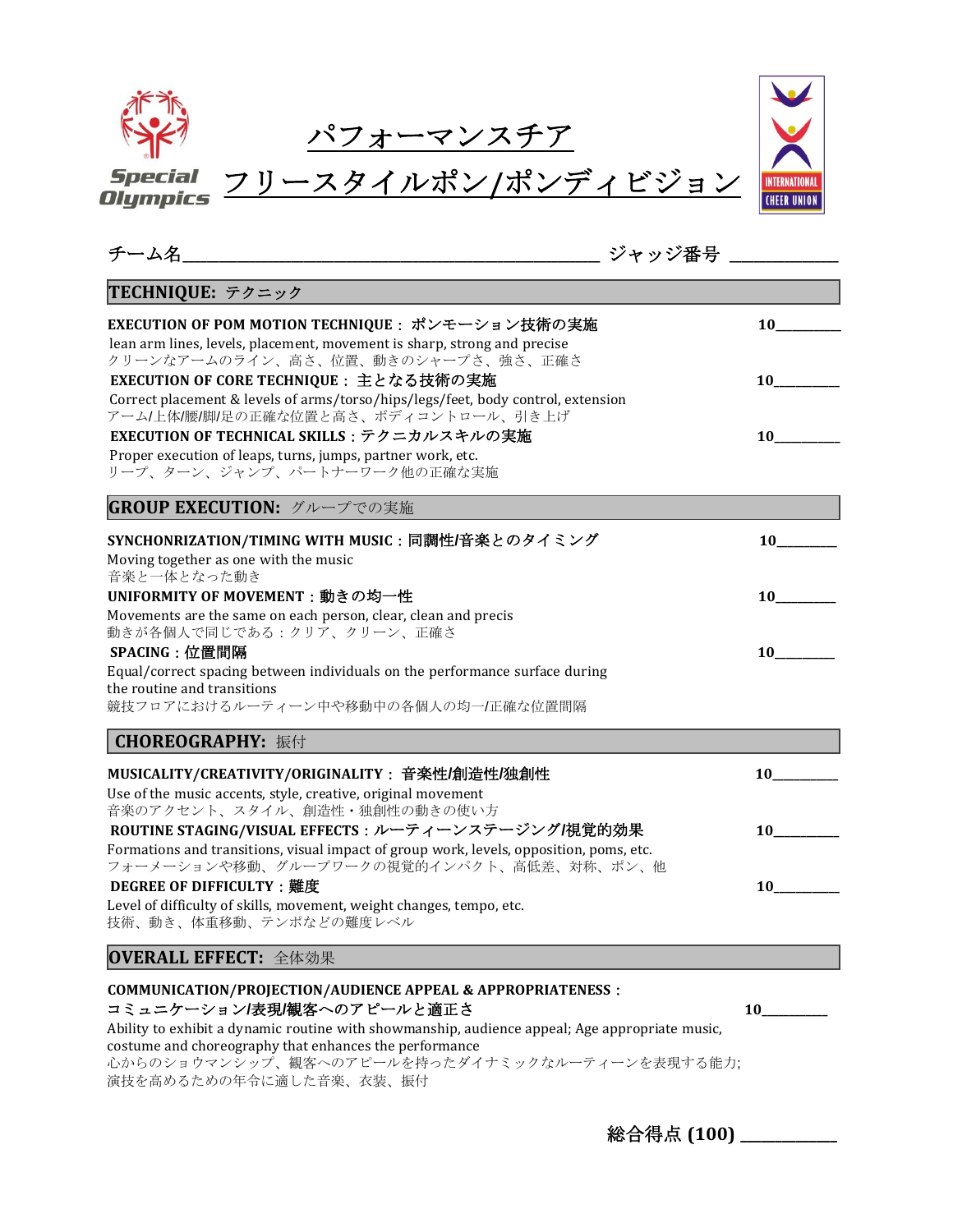パフォーマンスチア







| TECHNIQUE: テクニック                                                                                                                                                                                                                                                            |                 |
|-----------------------------------------------------------------------------------------------------------------------------------------------------------------------------------------------------------------------------------------------------------------------------|-----------------|
| STRENGTH OF MOVEMENT : 動きにおける強さと存在感<br>Strength and presence in movement<br>ヒップホップスタイルの実施 位置/コントロール                                                                                                                                                                         | 10              |
| <b>EXECUTION OF HIP HOP STYLE(S) - PLACEMENT/CONTROL:</b><br>ヒップホップスタイルの実施位置/コントロール<br>Correct placement & levels of arm/torso/hips/legs/feet and body control in the execution of style of hip hop:<br>tutting, popping, locking, waving, lyrical, etc                     |                 |
| ヒップホップスタイルの実施におけるアーム/上体/腰/脚/足の正確な位置と高さとボディコントロール;<br>タッティング、ポッピング、ロッキング、ウェービング、リリカル他<br>EXECUTION OF SKILLS/ATHLETIC INCORPORATION : スキル/テアスレチック要素の実施<br>Execution of floor work, frezes, partnerwork, lifts, tricks, jumps, etc.<br>フロアワーク、フリーズ、パートナーワーク、リフト、トリック、ジャンプ他の実施 |                 |
| GROUP EXECUTION: グループでの実施                                                                                                                                                                                                                                                   |                 |
| SYNCHONRIZATION/TIMING WITH MUSIC : 同調性/音楽とのタイミング<br>Moving together as one with the music                                                                                                                                                                                  |                 |
| 音楽と一体となった動き<br>UNIFORMITY OF MOVEMENT:動きの均一性<br>Movements are the same on each person, clear, clean and precise                                                                                                                                                             | 10              |
| 動きが各個人で同じである:クリア、クリーン、正確さ<br>SPACING:位置間隔<br>Equal/correct spacing between individuals on the performance surface during<br>the routine and transitions                                                                                                                     | 10              |
| 競技フロアにおけるルーティーン中や移動中の各個人の均一/正確な位置間隔<br><b>CHOREOGRAPHY: 振付</b>                                                                                                                                                                                                              |                 |
| MUSICALITY/CREATIVITY/ORIGINALITY : 音楽性/創造性/独創性<br>Use of the music accents, style, creative, original movement<br>音楽のアクセント、スタイル、創造性・独創性の動きの使い方                                                                                                                             | $10$ and $\sim$ |
| ROUTINE STAGING/VISUAL EFFECTS : ルーティーンステージング/視覚的効果<br>Formations and transitions, visual impact of group work, levels, opposition, etc.<br>フォーメーションや移動、グループワークの視覚的インパクト、高低差、対称、他                                                                                           | 10              |
| <b>DEGREE OF DIFFICULTY: 難度</b><br>Level of difficulty of skills, movement, weight changes, tempo, etc.<br>技術、動き、体重移動、テンポなどの難度レベル                                                                                                                                           | 10              |
| OVERALL EFFECT: 全体効果                                                                                                                                                                                                                                                        |                 |
| <b>COMMUNICATION/PROJECTION/AUDIENCE APPEAL &amp; APPROPRIATENESS:</b><br>コミュニケーション/表現/観客へのアピールと適正さ<br>Ability to exhibit a dynamic routine with showmanship, audience appeal; Age appropriate music,<br>costume and choreography that enhances the performance             | <b>10</b>       |

心からのショウマンシップ、観客へのアピールを持ったダイナミックなルーティーンを表現する能力; 演技を高めるための年令に適した音楽、衣装、振付

総合得点 **(100) \_\_\_\_\_\_\_\_\_\_\_\_\_\_**